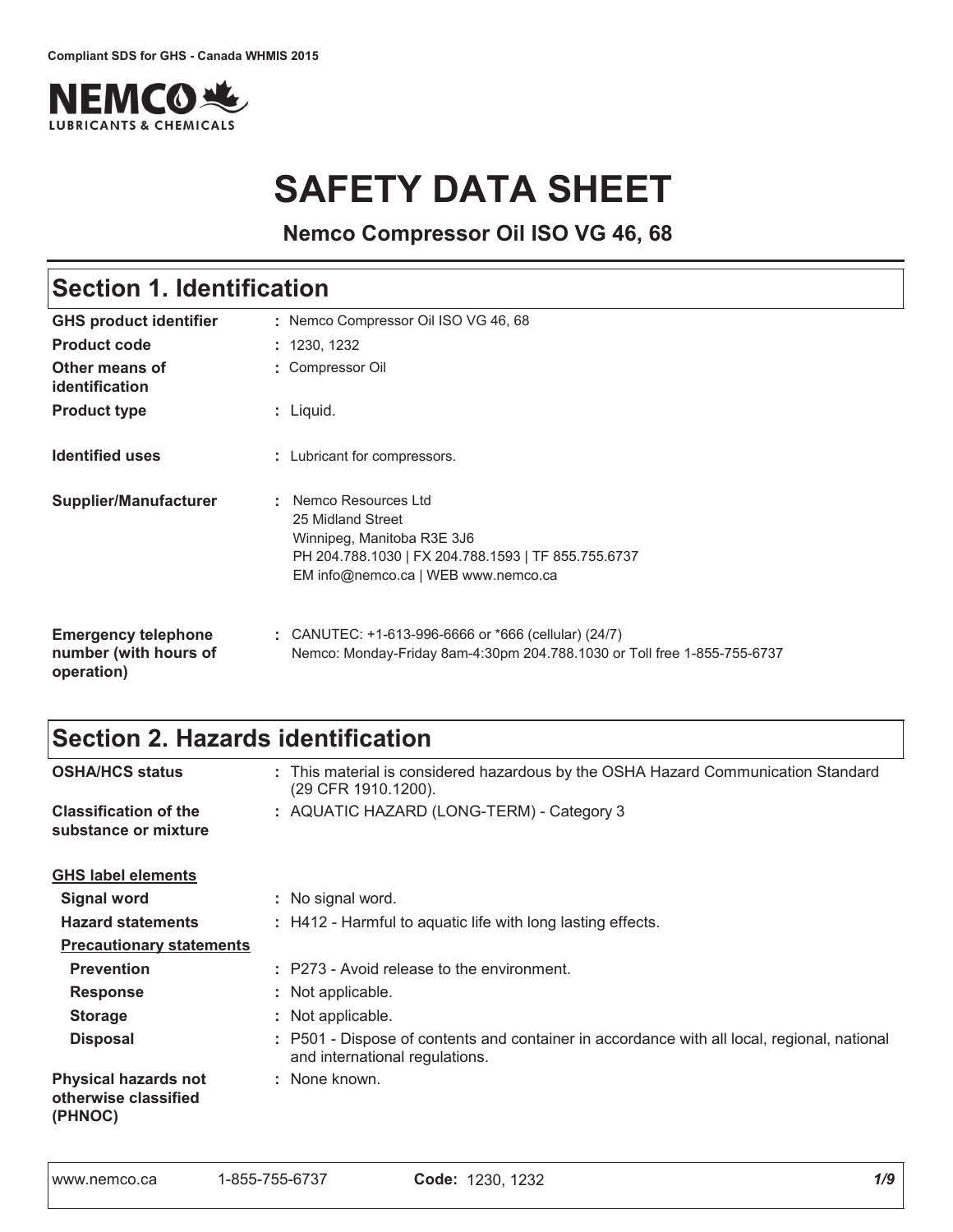

### **Section 2. Hazards identification**

| <b>Health hazards not</b> |  |
|---------------------------|--|
| otherwise classified      |  |
| (HHNOC)                   |  |

: None known.

## Section 3. Composition/information on ingredients

| Substance/mixture     | : Mixture        |
|-----------------------|------------------|
| Other means of        | : Compressor Oil |
| <b>identification</b> |                  |

#### **CAS number/other identifiers**

| <b>CAS number</b>   | : Not applicable. |
|---------------------|-------------------|
| <b>Product code</b> | : 1230.1232       |

| Ingredient name                                        | $\frac{0}{0}$ | <b>CAS number</b> |
|--------------------------------------------------------|---------------|-------------------|
| Distillates (petroleum), hydrotreated heavy paraffinic | ≥50 - ≤75     | 64742-54-7        |
| 2.6-di-tert-Butylphenol                                | $≥0.1 - ≤0.3$ | 128-39-2          |
| Phenol, dodecyl-, branched                             | < 0.025       | 121158-58-5       |

#### Any concentration shown as a range is to protect confidentiality or is due to batch variation.

There are no additional ingredients present which, within the current knowledge of the supplier and in the concentrations applicable, are classified as hazardous to health or the environment and hence require reporting in this section.

Occupational exposure limits, if available, are listed in Section 8.

### **Section 4. First aid measures**

#### Description of necessary first aid measures

| Eye contact         | : Immediately flush eyes with plenty of water, occasionally lifting the upper and lower<br>eyelids. Check for and remove any contact lenses. Continue to rinse for at least 20<br>minutes. Get medical attention if irritation occurs.                                                                                                                                                                                                                                                                                                                                                       |
|---------------------|----------------------------------------------------------------------------------------------------------------------------------------------------------------------------------------------------------------------------------------------------------------------------------------------------------------------------------------------------------------------------------------------------------------------------------------------------------------------------------------------------------------------------------------------------------------------------------------------|
| <b>Inhalation</b>   | : Remove victim to fresh air and keep at rest in a position comfortable for breathing. If<br>not breathing, if breathing is irregular or if respiratory arrest occurs, provide artificial<br>respiration or oxygen by trained personnel. It may be dangerous to the person providing<br>aid to give mouth-to-mouth resuscitation. Get medical attention if adverse health effects<br>persist or are severe. If unconscious, place in recovery position and get medical<br>attention immediately. Maintain an open airway. Loosen tight clothing such as a collar,<br>tie, belt or waistband. |
| <b>Skin contact</b> | : Flush contaminated skin with plenty of water. Get medical attention if symptoms occur.<br>Wash clothing before reuse. Clean shoes thoroughly before reuse.                                                                                                                                                                                                                                                                                                                                                                                                                                 |
| Ingestion           | : Wash out mouth with water. If material has been swallowed and the exposed person is<br>conscious, give small quantities of water to drink. Do not induce vomiting unless<br>directed to do so by medical personnel. Get medical attention if symptoms occur.                                                                                                                                                                                                                                                                                                                               |

#### Most important symptoms/effects, acute and delayed

| <b>Potential acute health effects</b> |                                                     |  |  |
|---------------------------------------|-----------------------------------------------------|--|--|
| Eye contact                           | : No known significant effects or critical hazards. |  |  |
| <b>Inhalation</b>                     | : No known significant effects or critical hazards. |  |  |
| <b>Skin contact</b>                   | : No known significant effects or critical hazards. |  |  |
| Ingestion                             | : No known significant effects or critical hazards. |  |  |
| Over-exposure signs/symptoms          |                                                     |  |  |
| Eye contact                           | : No known significant effects or critical hazards. |  |  |
| <b>Inhalation</b>                     | : No known significant effects or critical hazards. |  |  |
|                                       |                                                     |  |  |

| 1-855-755-6737<br>www.nemco.ca | Code: 1230, 1232 |
|--------------------------------|------------------|
|--------------------------------|------------------|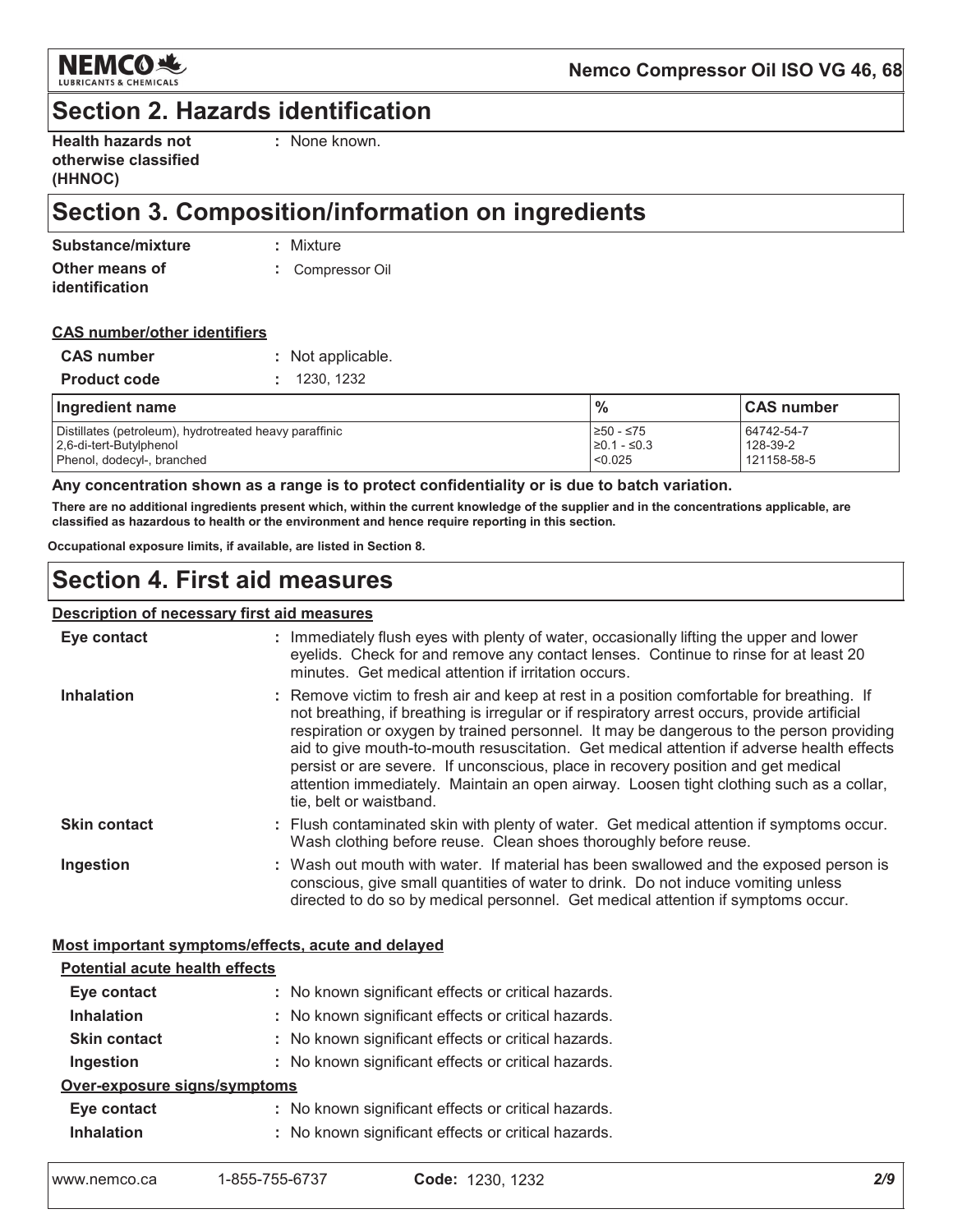

### **Section 4. First aid measures**

| <b>Skin contact</b> | : No known significant effects or critical hazards. |
|---------------------|-----------------------------------------------------|
| Ingestion           | : No known significant effects or critical hazards. |

#### Indication of immediate medical attention and special treatment needed, if necessary

| Notes to physician                | : Treat symptomatically. Contact poison treatment specialist immediately if large<br>quantities have been ingested or inhaled. |
|-----------------------------------|--------------------------------------------------------------------------------------------------------------------------------|
| <b>Specific treatments</b>        | : No specific treatment.                                                                                                       |
| <b>Protection of first-aiders</b> | : No special protection is required.                                                                                           |

See toxicological information (Section 11)

### **Section 5. Fire-fighting measures**

| <b>Extinguishing media</b>                               |                                                                                                                                                                                                               |
|----------------------------------------------------------|---------------------------------------------------------------------------------------------------------------------------------------------------------------------------------------------------------------|
| Suitable extinguishing<br>media                          | : Use an extinguishing agent suitable for the surrounding fire.                                                                                                                                               |
| Unsuitable extinguishing<br>media                        | : None known.                                                                                                                                                                                                 |
| Specific hazards arising<br>from the chemical            | : This material is harmful to aguatic life with long lasting effects. Fire water contaminated<br>with this material must be contained and prevented from being discharged to any<br>waterway, sewer or drain. |
| <b>Hazardous thermal</b><br>decomposition products       | : No specific data.                                                                                                                                                                                           |
| <b>Special protective actions</b><br>for fire-fighters   | : No special measures are required.                                                                                                                                                                           |
| <b>Special protective</b><br>equipment for fire-fighters | : Fire-fighters should wear appropriate protective equipment and self-contained breathing<br>apparatus (SCBA) with a full face-piece operated in positive pressure mode.                                      |

### Section 6. Accidental release measures

### Personal precautions, protective equipment and emergency procedures

| For non-emergency<br>personnel   | : Put on appropriate personal protective equipment.                                                                                                                                                                                                                                                                             |
|----------------------------------|---------------------------------------------------------------------------------------------------------------------------------------------------------------------------------------------------------------------------------------------------------------------------------------------------------------------------------|
|                                  | For emergency responders : If specialized clothing is required to deal with the spillage, take note of any information in<br>Section 8 on suitable and unsuitable materials. See also the information in "For non-<br>emergency personnel".                                                                                     |
| <b>Environmental precautions</b> | : Avoid dispersal of spilled material and runoff and contact with soil, waterways, drains<br>and sewers. Inform the relevant authorities if the product has caused environmental<br>pollution (sewers, waterways, soil or air). Water polluting material. May be harmful to<br>the environment if released in large quantities. |

### Methods and materials for containment and cleaning up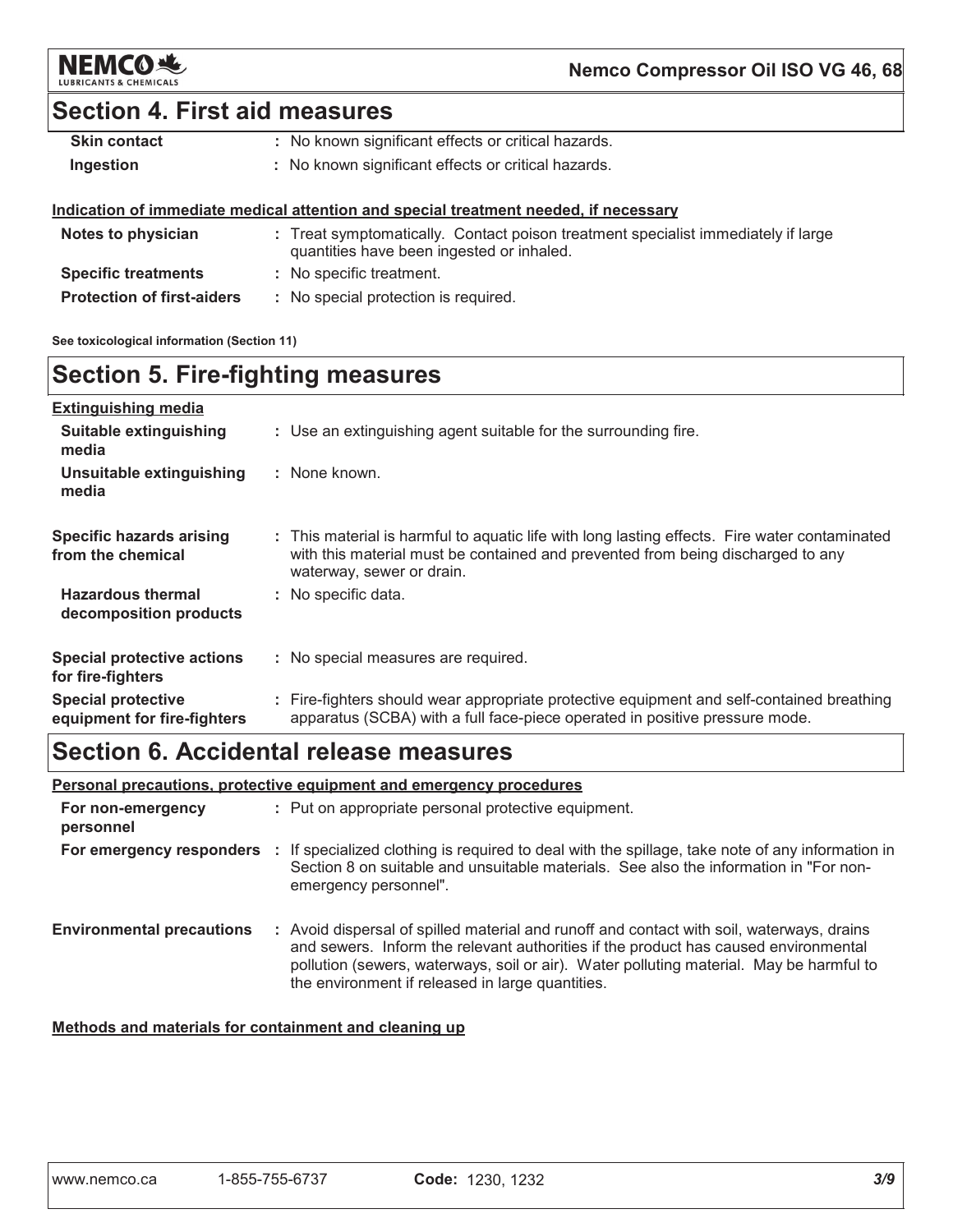

### **Section 6. Accidental release measures**

| ×<br>I<br>۰.<br>., | ۰. |  |  |
|--------------------|----|--|--|

: Stop leak if without risk. Move containers from spill area. Approach release from upwind. Prevent entry into sewers, water courses, basements or confined areas. Wash spillages into an effluent treatment plant or proceed as follows. Contain and collect spillage with non-combustible, absorbent material e.g. sand, earth, vermiculite or diatomaceous earth and place in container for disposal according to local regulations (see Section 13). Dispose of via a licensed waste disposal contractor. Contaminated absorbent material may pose the same hazard as the spilled product. Note: see Section 1 for emergency contact information and Section 13 for waste disposal.

### Section 7. Handling and storage

| <b>Precautions for safe handling</b>                               |                                                                                                                                                                                                                                                                                                                                                                                                                                                                                                               |
|--------------------------------------------------------------------|---------------------------------------------------------------------------------------------------------------------------------------------------------------------------------------------------------------------------------------------------------------------------------------------------------------------------------------------------------------------------------------------------------------------------------------------------------------------------------------------------------------|
| <b>Protective measures</b>                                         | : Put on appropriate personal protective equipment (see Section 8). Do not ingest. Avoid<br>contact with eyes, skin and clothing. Avoid breathing vapor or mist. Avoid release to<br>the environment. Keep in the original container or an approved alternative made from a<br>compatible material, kept tightly closed when not in use. Empty containers retain<br>product residue and can be hazardous. Do not reuse container.                                                                             |
| Advice on general<br>occupational hygiene                          | : Eating, drinking and smoking should be prohibited in areas where this material is<br>handled, stored and processed. Workers should wash hands and face before eating,<br>drinking and smoking. See also Section 8 for additional information on hygiene<br>measures. Remove contaminated clothing and protective equipment before entering<br>eating areas.                                                                                                                                                 |
| Conditions for safe storage,<br>including any<br>incompatibilities | : Store in accordance with local regulations. Store in original container protected from<br>direct sunlight in a dry, cool and well-ventilated area, away from incompatible materials<br>(see Section 10) and food and drink. Keep container tightly closed and sealed until<br>ready for use. Containers that have been opened must be carefully resealed and kept<br>upright to prevent leakage. Do not store in unlabeled containers. Use appropriate<br>containment to avoid environmental contamination. |

### Section 8. Exposure controls/personal protection

#### **Control parameters**

| Occupational exposure limits                              |                                     | TWA (8 hours) |                         | STEL (15 mins) |         | <b>Ceiling</b>    |              |     |                   |       |                   |
|-----------------------------------------------------------|-------------------------------------|---------------|-------------------------|----------------|---------|-------------------|--------------|-----|-------------------|-------|-------------------|
| Ingredient                                                | List name                           | ppm           | mg/m <sup>3</sup> Other |                | $1$ ppm | mq/m <sup>3</sup> | <b>Other</b> | ppm | mq/m <sup>3</sup> | Other | <b>Notations</b>  |
| Distillates (petroleum), hydrotreated<br>heavy paraffinic | <b>US ACGIH 3/2015</b>              |               | .5                      |                |         |                   |              |     |                   |       | [a]               |
|                                                           | AB 4/2009<br>ON 7/2015<br>QC 1/2014 |               |                         |                |         | 10<br>10<br>10    |              |     |                   |       | [b]<br>[b]<br>[b] |

Form: [a]Inhalable fraction [b]Mist

| Appropriate engineering<br><b>controls</b>       | : Good general ventilation should be sufficient to control worker exposure to airborne<br>contaminants.                                                        |
|--------------------------------------------------|----------------------------------------------------------------------------------------------------------------------------------------------------------------|
| <b>Environmental exposure</b><br><b>controls</b> | Emissions from ventilation or work process equipment should be checked to ensure<br>they comply with the requirements of environmental protection legislation. |
| Individual protection measures                   |                                                                                                                                                                |

#### : Wash hands, forearms and face thoroughly after handling chemical products, before **Hygiene measures** eating, smoking and using the lavatory and at the end of the working period. Ensure that eyewash stations and safety showers are close to the workstation location.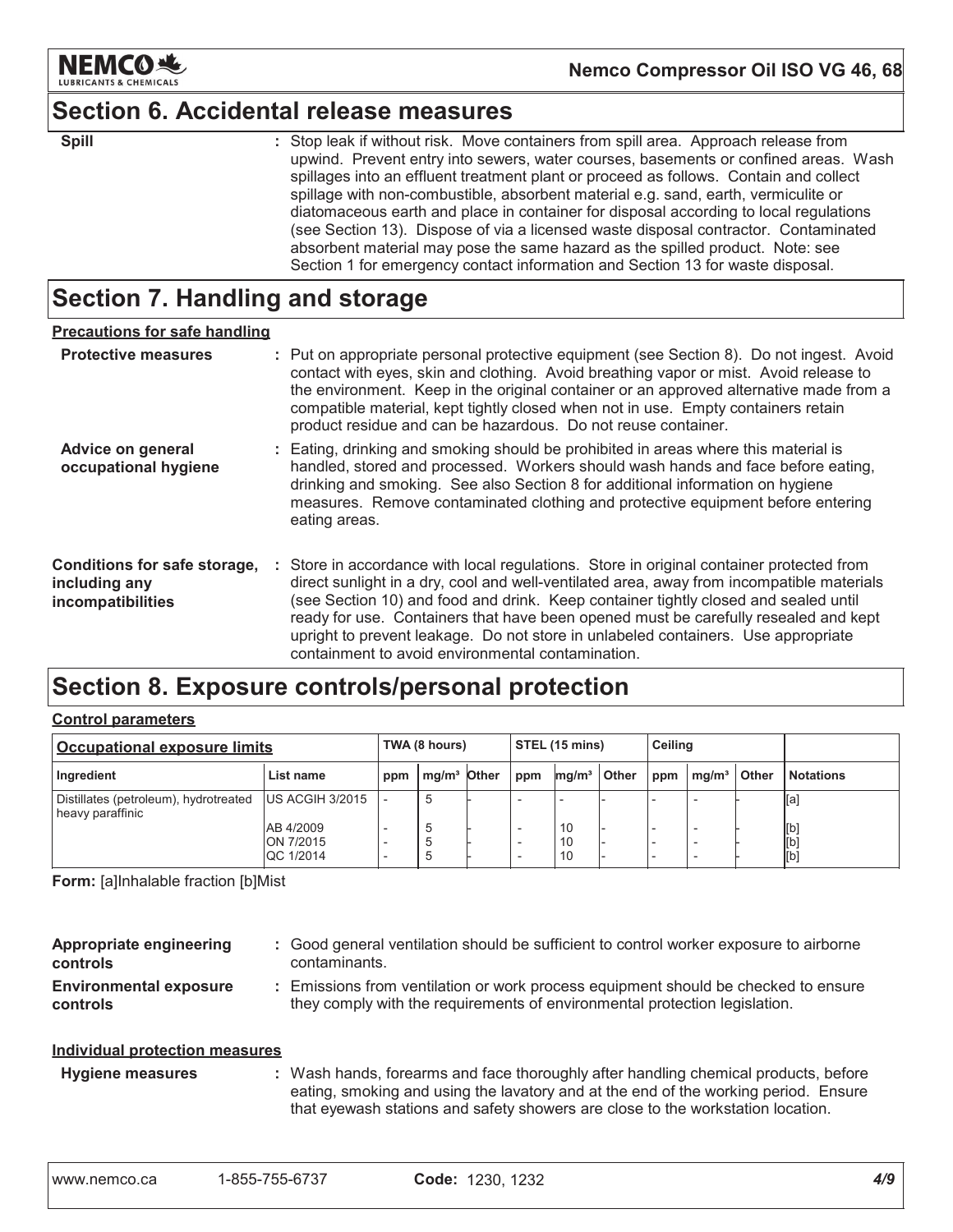

### Section 8. Exposure controls/personal protection

| <b>Eye/face protection</b>    | : Safety eyewear complying with an approved standard should be used when a risk<br>assessment indicates this is necessary to avoid exposure to liquid splashes, mists,<br>gases or dusts.                                                                                                                                                                                                                                                                                                                                                                                                                              |
|-------------------------------|------------------------------------------------------------------------------------------------------------------------------------------------------------------------------------------------------------------------------------------------------------------------------------------------------------------------------------------------------------------------------------------------------------------------------------------------------------------------------------------------------------------------------------------------------------------------------------------------------------------------|
| <b>Skin protection</b>        |                                                                                                                                                                                                                                                                                                                                                                                                                                                                                                                                                                                                                        |
| <b>Hand protection</b>        | : Chemical-resistant, impervious gloves complying with an approved standard should be<br>worn at all times when handling chemical products if a risk assessment indicates this is<br>necessary. Considering the parameters specified by the glove manufacturer, check<br>during use that the gloves are still retaining their protective properties. It should be<br>noted that the time to breakthrough for any glove material may be different for different<br>glove manufacturers. In the case of mixtures, consisting of several substances, the<br>protection time of the gloves cannot be accurately estimated. |
| <b>Body protection</b>        | : Personal protective equipment for the body should be selected based on the task being<br>performed and the risks involved and should be approved by a specialist before<br>handling this product.                                                                                                                                                                                                                                                                                                                                                                                                                    |
| <b>Other skin protection</b>  | : Appropriate footwear and any additional skin protection measures should be selected<br>based on the task being performed and the risks involved and should be approved by a<br>specialist before handling this product.                                                                                                                                                                                                                                                                                                                                                                                              |
| <b>Respiratory protection</b> | : Not required under normal conditions of use.                                                                                                                                                                                                                                                                                                                                                                                                                                                                                                                                                                         |

### Section 9. Physical and chemical properties

| <b>Appearance</b>                                 |    |                                                                         |
|---------------------------------------------------|----|-------------------------------------------------------------------------|
| <b>Physical state</b>                             |    | : Liquid. [Viscous.]                                                    |
| Color                                             |    | : Amber                                                                 |
| Odor                                              |    | Mild petroleum.                                                         |
| <b>Odor threshold</b>                             |    | Not available.                                                          |
| pH                                                |    | Not available.                                                          |
| <b>Freezing point</b>                             |    | : $-30^{\circ}$ C, $-29^{\circ}$ C                                      |
| <b>Boiling point</b>                              |    | Not available.                                                          |
| <b>Flash point</b>                                |    | $:$ Not available.                                                      |
| <b>Evaporation rate</b>                           |    | Not available.                                                          |
| Flammability (solid, gas)                         |    | $:$ Not available.                                                      |
| Lower and upper explosive<br>(flammable) limits   | t. | Not available.                                                          |
| <b>Vapor pressure</b>                             |    | Not available.                                                          |
| <b>Vapor density</b>                              |    | Not available.                                                          |
| <b>Relative density</b>                           |    | $: 0.85$ to 0.91                                                        |
| <b>Solubility in water</b>                        |    | Negligible in water.                                                    |
| <b>Partition coefficient: n-</b><br>octanol/water |    | Not available.                                                          |
| <b>Auto-ignition temperature</b>                  |    | $:$ Not available.                                                      |
| <b>Decomposition temperature</b>                  | ÷. | Not available.                                                          |
| <b>Viscosity</b>                                  |    | Kinematic: 6.87, 8.53 cSt (100°C)<br>Kinematic: 45.41, 68.36 cSt (40°C) |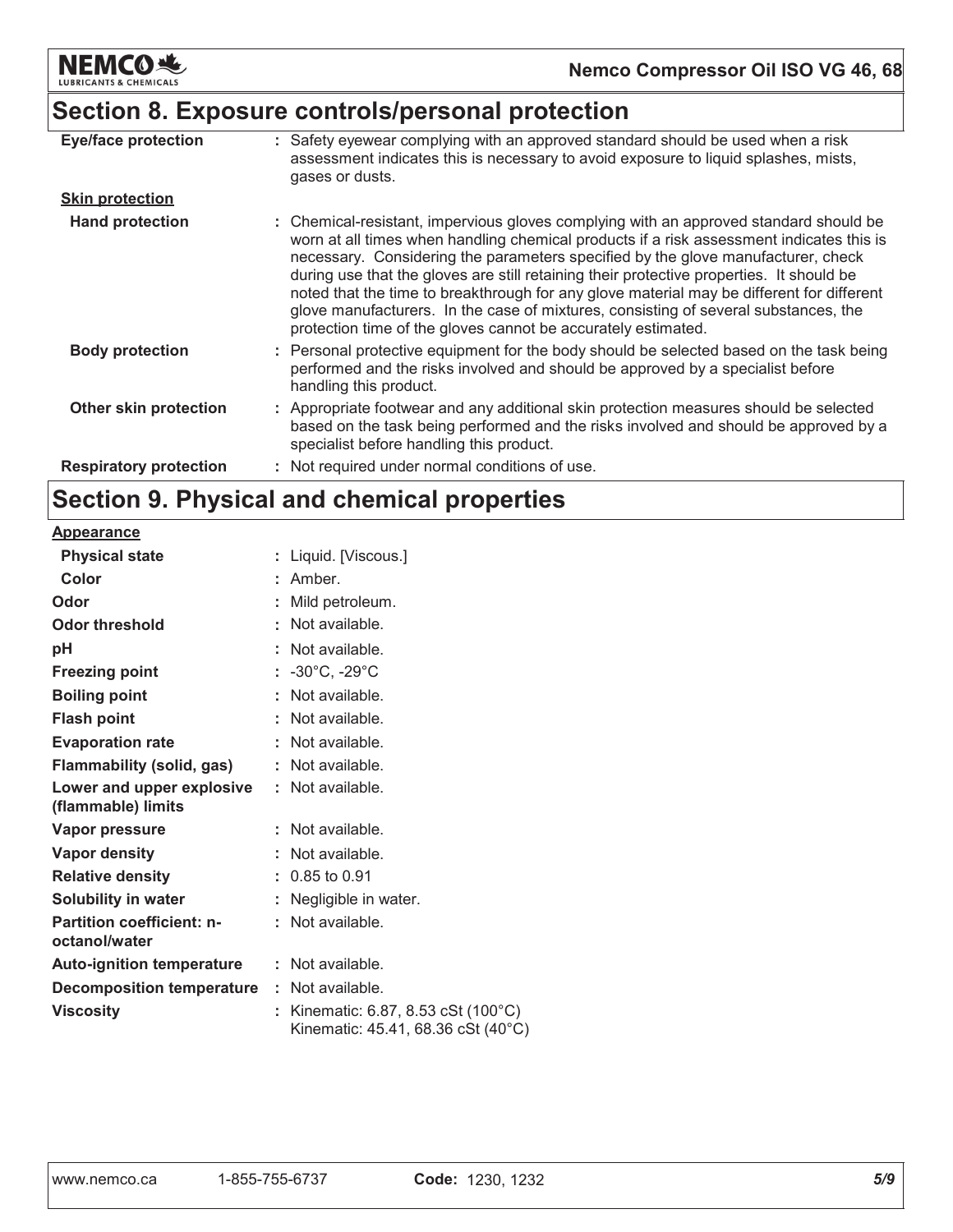

### Nemco Compressor Oil ISO VG 46, 68

### **Section 10. Stability and reactivity**

| <b>Reactivity</b>                            | : No specific test data related to reactivity available for this product or its ingredients.              |
|----------------------------------------------|-----------------------------------------------------------------------------------------------------------|
| <b>Chemical stability</b>                    | : The product is stable.                                                                                  |
| <b>Possibility of hazardous</b><br>reactions | : Under normal conditions of storage and use, hazardous reactions will not occur.                         |
| <b>Conditions to avoid</b>                   | : No specific data.                                                                                       |
| Incompatible materials                       | : Reactive or incompatible with the following materials: oxidizing materials.                             |
| <b>Hazardous decomposition</b><br>products   | : Under normal conditions of storage and use, hazardous decomposition products should<br>not be produced. |

### **Section 11. Toxicological information**

#### Information on toxicological effects

#### **Acute toxicity**

| <b>Product/ingredient name</b> | <b>Result</b>            | <b>Species</b> | <b>Dose</b>               | <b>Exposure</b> |
|--------------------------------|--------------------------|----------------|---------------------------|-----------------|
| 2.6-di-tert-Butylphenol        | LD50 Dermal<br>LD50 Oral | Rabbit<br>Rat  | $>10$ g/kg<br>>5000 mg/kg |                 |

#### **Irritation/Corrosion**

| <b>Product/ingredient name</b> | <b>Result</b>                | <b>Species</b> | <b>Score</b> | <b>Exposure</b> | <b>Observation</b> |
|--------------------------------|------------------------------|----------------|--------------|-----------------|--------------------|
| 2.6-di-tert-Butylphenol        | Skin<br>⊢- Moderate irritant | Rat            |              | $0.5$ mL        |                    |

#### **Sensitization**

There is no data available.

#### **Mutagenicity**

There is no data available.

#### Carcinogenicity

There is no data available.

#### **Reproductive toxicity**

There is no data available.

#### **Teratogenicity**

There is no data available.

#### Specific target organ toxicity (single exposure)

There is no data available.

#### Specific target organ toxicity (repeated exposure)

#### There is no data available.

**Aspiration hazard** 

#### **Name Result ASPIRATION HAZARD - Category 1** Distillates (petroleum), hydrotreated heavy paraffinic

#### Information on the likely : Dermal contact. Eye contact. Inhalation. Ingestion.

### routes of exposure

|  | <b>Potential acute health effects</b> |  |  |  |
|--|---------------------------------------|--|--|--|
|--|---------------------------------------|--|--|--|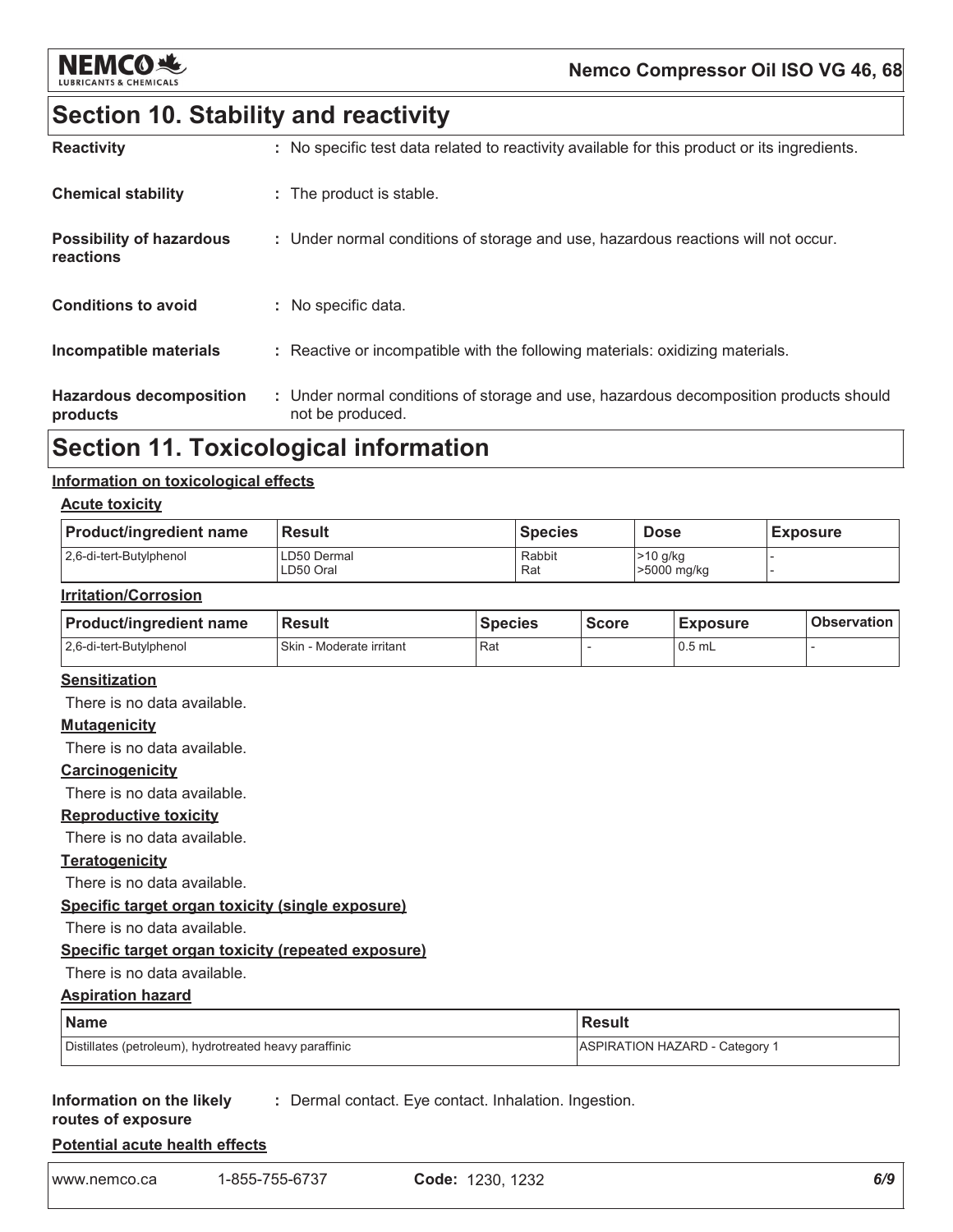

### **Section 11. Toxicological information**

| Eye contact                             |    | : No known significant effects or critical hazards.                                      |  |
|-----------------------------------------|----|------------------------------------------------------------------------------------------|--|
| <b>Inhalation</b>                       |    | No known significant effects or critical hazards.                                        |  |
| <b>Skin contact</b>                     | t. | No known significant effects or critical hazards.                                        |  |
| Ingestion                               | t. | No known significant effects or critical hazards.                                        |  |
|                                         |    |                                                                                          |  |
|                                         |    | Symptoms related to the physical, chemical and toxicological characteristics             |  |
| Eye contact                             |    | : No known significant effects or critical hazards.                                      |  |
| <b>Inhalation</b>                       |    | : No known significant effects or critical hazards.                                      |  |
| <b>Skin contact</b>                     |    | : No known significant effects or critical hazards.                                      |  |
| Ingestion                               |    | : No known significant effects or critical hazards.                                      |  |
|                                         |    |                                                                                          |  |
|                                         |    | Delayed and immediate effects and also chronic effects from short and long term exposure |  |
| <b>Short term exposure</b>              |    |                                                                                          |  |
| <b>Potential immediate</b><br>effects   |    | : No known significant effects or critical hazards.                                      |  |
| <b>Potential delayed effects</b>        |    | : No known significant effects or critical hazards.                                      |  |
| Long term exposure                      |    |                                                                                          |  |
| <b>Potential immediate</b>              |    | : No known significant effects or critical hazards.                                      |  |
| effects                                 |    |                                                                                          |  |
| <b>Potential delayed effects</b>        |    | : No known significant effects or critical hazards.                                      |  |
| <b>Potential chronic health effects</b> |    |                                                                                          |  |
| <b>General</b>                          |    | : No known significant effects or critical hazards.                                      |  |
| Carcinogenicity                         |    | No known significant effects or critical hazards.                                        |  |
| <b>Mutagenicity</b>                     |    | No known significant effects or critical hazards.                                        |  |
| <b>Teratogenicity</b>                   |    | : No known significant effects or critical hazards.                                      |  |
| <b>Developmental effects</b>            |    | : No known significant effects or critical hazards.                                      |  |
| <b>Fertility effects</b>                |    | No known significant effects or critical hazards.                                        |  |
|                                         |    |                                                                                          |  |

### **Numerical measures of toxicity**

#### **Acute toxicity estimates**

There is no data available.

## **Section 12. Ecological information**

#### **Toxicity**

There is no data available.

#### **Persistence and degradability**

There is no data available.

#### **Bioaccumulative potential**

| <b>Product/ingredient name</b> | $LogP_{ow}$ | <b>BCF</b> | <b>Potential</b> |
|--------------------------------|-------------|------------|------------------|
| 2,6-di-tert-Butylphenol        | 4.5         | 1601       | high             |
| Phenol, dodecyl-, branched     | 6.1         |            | high             |

### **Mobility in soil**

www.nemco.ca 1-855-755-6737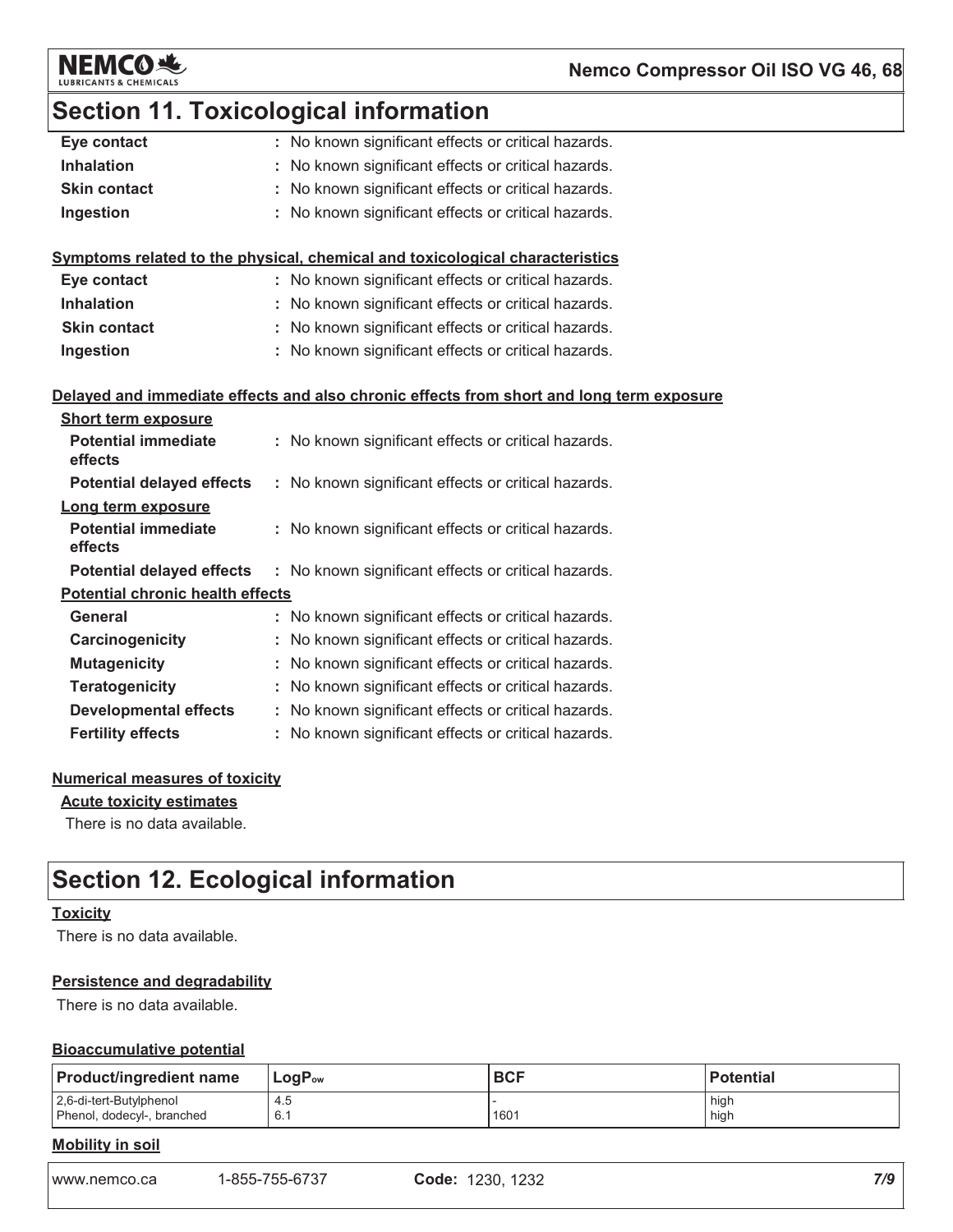

### **Section 12. Ecological information**

| <b>Soil/water partition</b> |  |
|-----------------------------|--|
| coefficient (Koc)           |  |

There is no data available.

#### Other adverse effects : No known significant effects or critical hazards.

### **Section 13. Disposal considerations**

**Disposal methods** : The generation of waste should be avoided or minimized wherever possible. Disposal of this product, solutions and any by-products should comply with the requirements of environmental protection and waste disposal legislation and any regional local authority requirements. Dispose of surplus and non-recyclable products via a licensed waste disposal contractor. Waste should not be disposed of untreated to the sewer unless fully compliant with the requirements of all authorities with jurisdiction. Waste packaging should be recycled. Incineration or landfill should only be considered when recycling is not feasible. This material and its container must be disposed of in a safe way. Care should be taken when handling empty containers that have not been cleaned or rinsed out. Empty containers or liners may retain some product residues. Avoid dispersal of spilled material and runoff and contact with soil, waterways, drains and sewers.

### **Section 14. Transport information**

|                                      | <b>TDG</b>               | <b>IMDG</b>       | <b>IATA</b>    |
|--------------------------------------|--------------------------|-------------------|----------------|
| <b>UN number</b>                     | Not regulated.           | Not regulated.    | Not regulated. |
| <b>UN proper</b><br>shipping name    | $\overline{\phantom{a}}$ | $\qquad \qquad -$ |                |
| <b>Transport</b><br>hazard class(es) | $\overline{\phantom{a}}$ | ۰                 |                |
| <b>Packing group</b>                 | $\overline{\phantom{a}}$ | -                 |                |
| <b>Environmental</b><br>hazards      | No.                      | No.               | No.            |
| <b>Additional</b><br>information     |                          |                   |                |

**AERG** : Not applicable

Special precautions for user : Transport within user's premises: always transport in closed containers that are upright and secure. Ensure that persons transporting the product know what to do in the event of an accident or spillage.